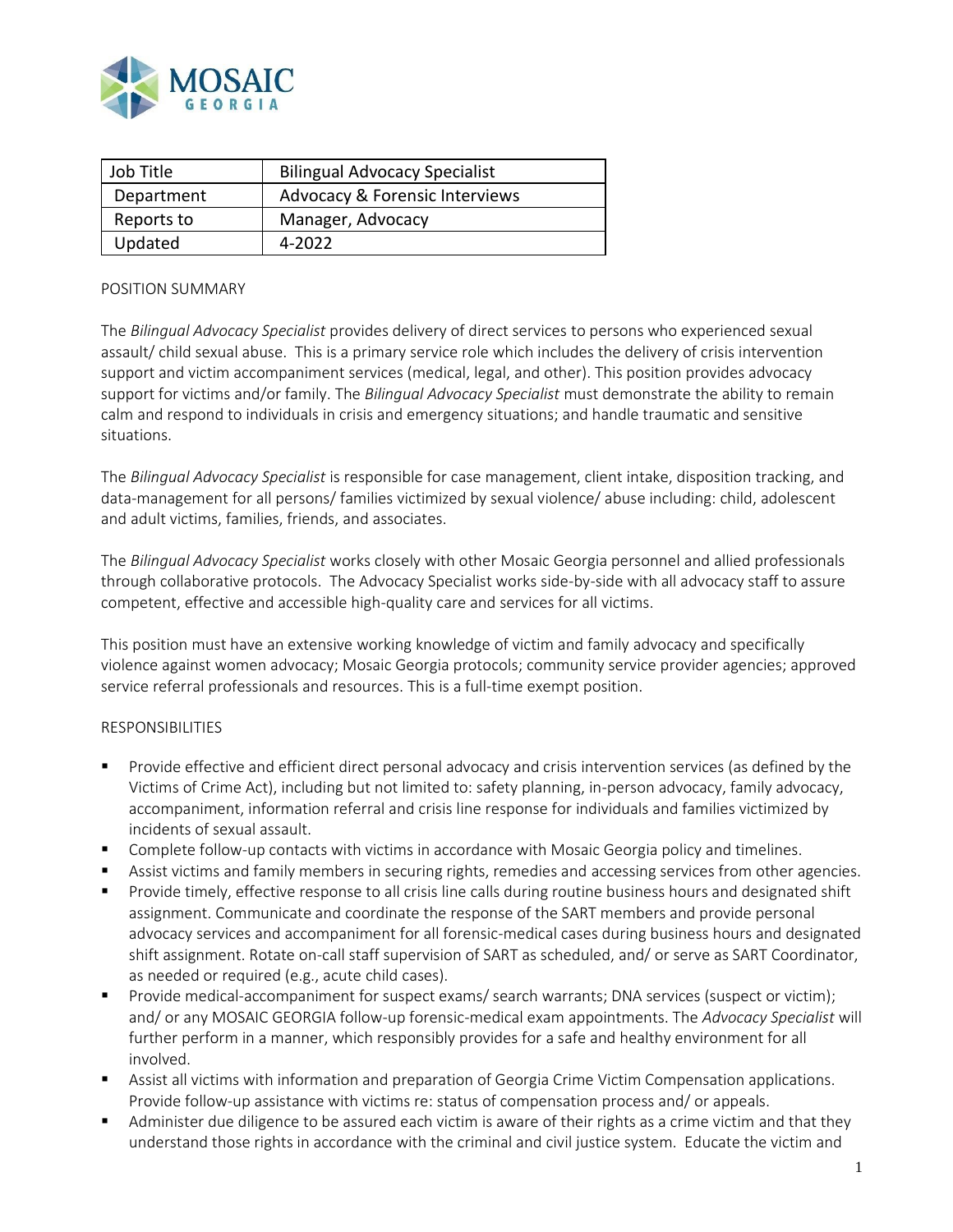families on the criminal justice system and assist in interagency communications. Complete screening intake and document information for legal advocacy services; assist Legal Advocacy Coordinator to identify individual victim needs and assist to establish solutions.

- Monitor and ensure supply inventory control and requisition as it pertains to direct-victim needs including but not limited to: victim clothing, hygiene products, towels, soaps, clothing, etc. Inform the Assistant Director and Director of Client Services of supply needs and assist in the daily management of the same. Assist the Director of Clinical Services in the inventory management and readiness of SART Coordinator Hospital Response Bags.
- Provide support information and assistance to the Advocacy Manager and/ or Director of Advocacy and Forensic Interviews in the preparation and submission of complete, accurate and timely statistical/ data and information reports as it pertains to local, state, federal or other designated agency funders; government directives; or other.
- Utilize established resources in delivery of effective Latina/o Advocate services and other culturally competent and language accessible services for persons with limited English proficiency in both written and verbal form; including utilization of the TTY machine. Provide referrals for culturally and linguistically appropriate services that reflect competent diversity assistance on all levels.
- Attend and participate in scheduled or immediate staff meetings, monthly or other MDT/ SART Meetings and/ or any other interagency meetings as requested. Successfully complete primary MOSAIC GEORGIA Direct-Service Volunteer Training program as mandated by CJCC Georgia Sexual Assault Services standards; the Advanced SART Coordinator Training; and all other trainings as required by the Executive Director. Engage in continuing education components. Assist in the preparation and/ or delivery of training as requested by the Executive Director for MOSAIC GEORGIA staff; Volunteer Advocates; SART Coordinators; SANE-SAE staff or contractors; and/ or other professional trainings.
- Collaborate and communicate routinely with multi-disciplinary professionals/ agencies and Sexual Assault Response Teams as requested by the Executive Director or Managing Director. Protect all appropriate considerations that pertain to confidentiality; advocate privilege; informed consent; mandatory reporting of child abuse and release of information and/ or communications with collaborative service provider agencies.
- Assist and participate in all MOSAIC GEORGIA fund-raising and community education and awareness activities and/or professional programs as requested. Represent MOSAIC GEORGIA in civic, community or related forums as requested.
- **•** Demonstrate computer, clerical, administrative and organization skills and compliance. Maintain compliance with all data management and information technology systems and relative requirements and practices. Perform with competence the utilization of all PC Windows software including: Excel; Access; Outlook; Word; Power-Point; Adobe; Photo-shop, etc. This shall also include customized case/data management systems. Comply with all MOSAIC GEORGIA policies pertaining to MOSAIC GEORGIA internet access and use.
- As with all other MOSAIC GEORGIA staff positions, the *Bilingual Advocacy Specialist* will provide all services and/ or assistance to ensure timely, efficient and professional services to all MOSAIC GEORGIA clients, families, professional colleagues and allied professionals, and the public including all other duties as assigned.
- Comply with all notices of subpoena or communications with law enforcement agencies; the District Attorney's Office; and other allied partner agencies

## QUALIFICIATIONS

- Education: Bachelor's degree (Master's degree preferred) in human services field (e.g., psychology or criminal justice). One year of responsible experience in victim-witness advocacy assignments may be substituted for education on a year for year basis.
- Language/Communication: Fluency in English and Spanish preferred.
- At least 3 years' direct-victim service experience in child sexual abuse; sexual assault/domestic violence.